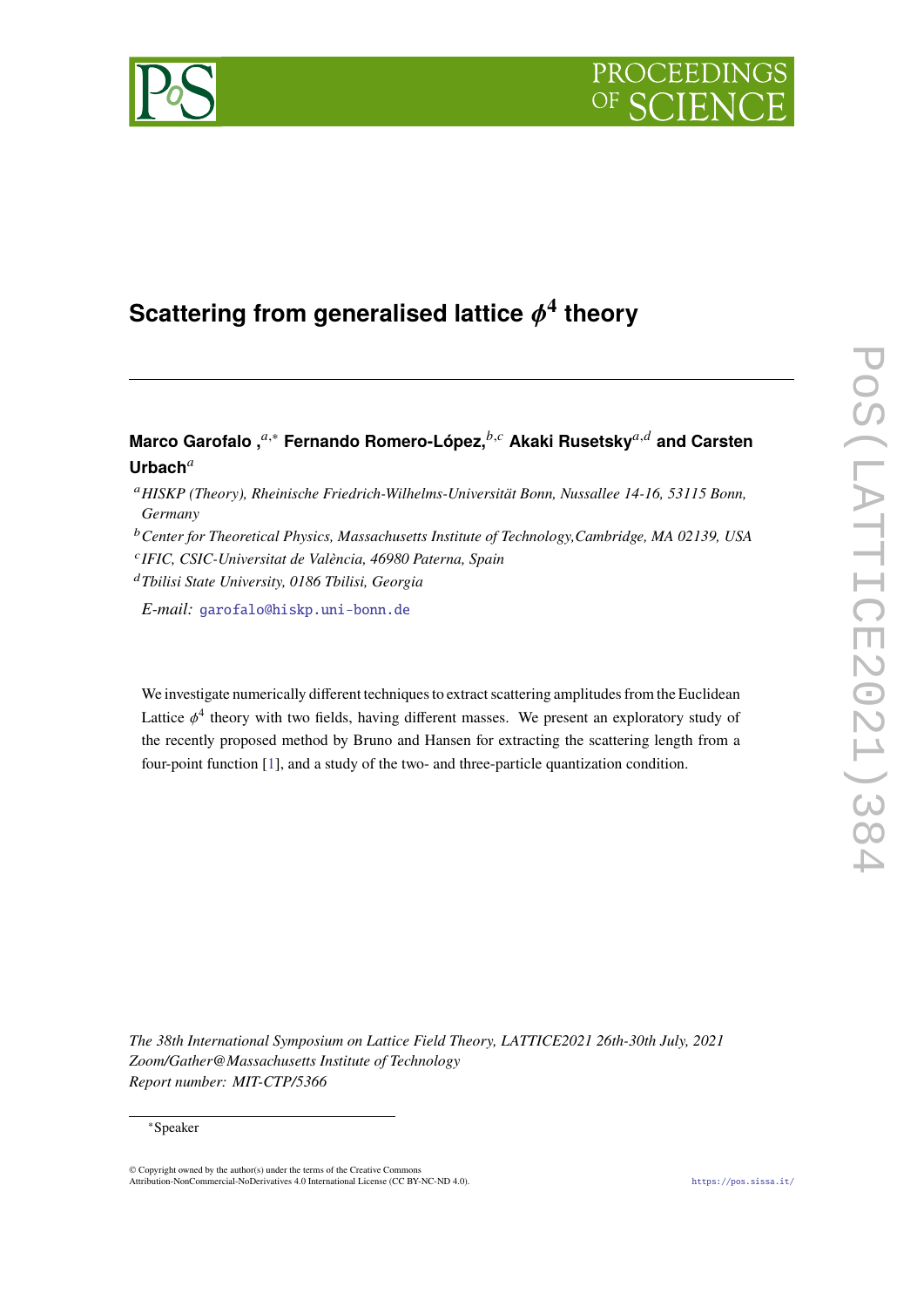# **1. Introduction**

The standard approach to determine scattering quantities from Lattice QCD is the Lüscher method [\[2\]](#page-7-1), which relates the finite-volume spectrum obtained from the lattice to the infinitevolume scattering amplitude. It has been applied to many physical systems, see Ref. [\[3\]](#page-7-2) for a review. The formalism has also been recently extended to three particles with three different but conceptually equivalent formulations available in the literature at present [\[4](#page-7-3)[–8\]](#page-7-4), see Refs. [\[9,](#page-7-5) [10\]](#page-7-6) for recent reviews.

In this contribution we study the techniques to extract scattering amplitudes from the Euclidean Lattice field theory. We use a Euclidean Lattice  $\phi^4$  theory with two fields having different masses. Using this theory has proven to be an excellent test environment for novel scattering studies, as shown in Refs.  $[11-13]$  $[11-13]$ .

In particular we study the recent proposal [\[1\]](#page-7-0), in which the authors found a relation between the scattering length and the Euclidean four-point functions at threshold kinematic. Henceforth, this will be referred to as the BH method. We compare the BH method to the standard Lüscher approach and find good agreement. This study of the BH method presented here is based on [\[14\]](#page-7-9).

We also investigate the extraction of the scattering quantities at non-zero momentum. In particular we studied s-wave scattering amplitude for two particles with the Lüscher method [\[15\]](#page-7-10).

#### **2. Description of the Model**

The Euclidean model used here is composed of two real scalar fields  $\phi_i$ ,  $i = 0, 1$  with the Lagrangian

<span id="page-1-0"></span>
$$
\mathcal{L} = \sum_{i=0,1} \left( \frac{1}{2} \partial_{\mu} \phi_i \partial_{\mu} \phi_i + \frac{1}{2} m_i \phi_i^2 + \lambda_i \phi_i^4 \right) + \mu \phi_0^2 \phi_1^2, \qquad (1)
$$

with nondegenerate (bare) masses  $m_0 < m_1$ . The Lagrangian has a  $Z_2 \otimes Z_2$  symmetry  $\phi_0 \rightarrow -\phi_0$ and  $\phi_1 \rightarrow -\phi_1$ , which prevents sectors with even and odd number of particles to mix.

To study the problem numerically, we define the theory on a finite hypercubic lattice with lattice spacing a and a volume  $T \cdot L^3$ , where T denotes the Euclidean time length and L the spatial length. We define the derivatives of the Lagrangian [\(1\)](#page-1-0) on a finite lattice as the finite differences  $\partial_{\mu}\phi(x) = \frac{1}{a}(\phi(x + a\mu) - \phi(x))$ . In addition, periodic boundary conditions are assumed in all directions. The discrete action is given in Ref. [\[12\]](#page-7-11) for the complex scalar theory, but it is trivial to adapt it to this case. We set  $a = 1$  in the following for convenience.

# **3. The BH method**

In Ref. [\[1\]](#page-7-0), Bruno and Hansen derived a relation between the scattering length  $a_0$  and the following combination of Euclidean four-point and two-point correlation functions at the twoparticle threshold:

$$
C_4^{\text{BH}}(t_f, t, t_i) \equiv \frac{\langle \tilde{\phi}_0(t_f, 0) \tilde{\phi}_1(t, 0) \tilde{\phi}_1(t_i, 0) \tilde{\phi}_0(0, 0) \rangle}{\langle \tilde{\phi}_0(t_f, 0) \tilde{\phi}_0(0, 0) \rangle \langle \tilde{\phi}_1(t, 0) \tilde{\phi}_1(t_i, 0) \rangle} - 1,
$$
\n(2)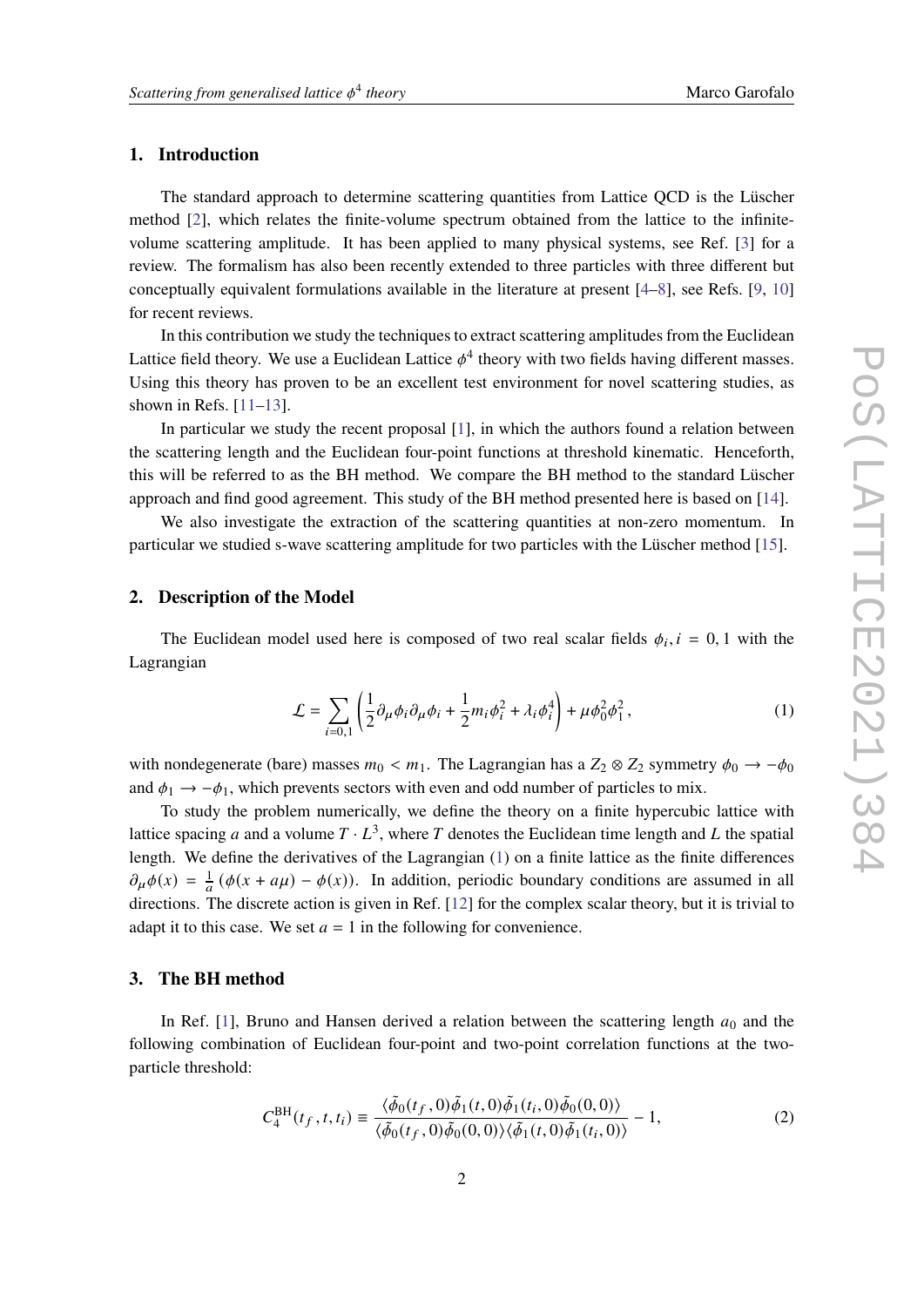with the time ordering  $t_f > t > t_i > 0$ , and  $\tilde{\phi}_i(t, \mathbf{p}) = \sum_{\mathbf{x}} e^{i \mathbf{p} \cdot \mathbf{x}} \phi_i(t, \mathbf{x})$  being spatial Fourier transform of the field. In particular  $\tilde{\phi}_i(t,0)$  is the field projected to zero spatial momentum. The relation of  $C_4^{\text{BH}}$  to the scattering length reads

$$
C_4^{\text{BH}}(t_f, t, t_i) \xrightarrow[t \gg t_i \gg 0]{T \gg t_f \gg t_i} \frac{2}{L^3} \left[ \pi \frac{a_0}{\mu_{01}}(t - t_i) - 2a_0^2 \sqrt{\frac{2(t - t_i)}{\mu_{01}}} + O\left((t - t_i)^0\right) \right],\tag{3}
$$

where  $\mu_{01} = (M_0 M_1)/(M_0 + M_1)$  is the reduced mass. It is defined in terms of the renormalized masses  $M_0$  and  $M_1$  of the two particles. These masses can be extracted as usual from an exponential fit at large time distances of the two-point correlation functions

<span id="page-2-2"></span><span id="page-2-0"></span>
$$
\langle \tilde{\phi}_i(t, \mathbf{p}) \tilde{\phi}_i(0, -\mathbf{p}) \rangle \approx A_{1,i} \left( e^{-E_1^i(\mathbf{p})t} + e^{-E_1^i(\mathbf{p})(T-t)} \right)
$$
(4)

with  $E_1^i$  $i_1^i(\mathbf{p} = 0) = M_i$  for  $i = 0, 1$ . To reduce the statistical error we average over all points with the same source sink separation.

#### **3.1 Numerical result**

We generate ensembles using the Metropolis-Hastings algorithm with the bare masses  $m_0 =$ −4.925 and  $m_1 = -4.85$ , and for simplicity we choose  $\lambda_0 = \lambda_1 = 2\mu = 2.5$ . The list of ensembles generated in this work with their corresponding measured values of the masses  $M_0$  and  $M_1$  are compiled in table [1.](#page-5-0) In this model, two-point correlators are dominated by the ground state from the first time slice. This was also observed in previous investigations of the scalar theory [\[13\]](#page-7-8).

We tried three different strategies to extract the scattering length:

- 1. We attempt a direct fit of eq. [\(3\)](#page-2-0) the the data.
- 2. We include an overall constant in the fit to account for the  $O((t-t_i)^0)$  effect.
- <span id="page-2-1"></span>3. We make use of the shifted function at fixed  $t_i$  and  $t_f$ ,  $\Delta_t C_4^{\text{BH}}(t_f, t, t_i) = C_4^{\text{BH}}(t_f, t + 1, t_i)$  $C_4^{\text{BH}}(t_f, t, t_i)$ , where the constant term cancels out. We then determine  $a_0$  by fitting to

$$
\Delta_t C_4^{\text{BH}}(t_f, t, t_i) \approx \frac{2}{L^3} \Big[ \pi \frac{a_0}{\mu_{01}} - 2a_0^2 \sqrt{\frac{2}{\mu_{01}}} \Big( \sqrt{t + 1 - t_i} - \sqrt{t - t_i} \Big) \Big]. \tag{5}
$$

The three methods are compared in the left panel of fig. [1](#page-3-0) for one of our ensembles. The black triangles represent the correlator of eq. [\(3\)](#page-2-0) with  $t_i = 3$  and  $t_f = 16$  divided by  $(t - t_i)$  so that it goes to a constant when  $(t - t_i) \rightarrow \infty$ . The monotonic increase of the data points could be due to the  $((t - t_i)^0)$  term in eq. [\(3\)](#page-2-0). A fit to the formula eq. (3) in the time region [10, 14]—the black band gives a good  $\chi^2/d.o.f \sim 0.7$ , but results in large uncertainties. The quality of the fit deteriorates very quickly if the fit range is extended: a fit in the time region [6, 14] yields  $\chi^2$ /dof ~ 5.

With the second strategy—the red band in the left panel of fig. [1—](#page-3-0)one is able to start fitting at significantly smaller *t*-values. The data are well described with a  $\chi^2$ /dof ~ 0.2

For the third approach, we study  $\Delta_t C_4^{\text{BH}}(t)$ . This is shown in the left panel of fig. [1](#page-3-0) as blue circles, and the blue band represents the best fit result with error. The main advantage of the latter strategy is that it allows us to extract the physical information at smaller  $t$  without introducing extra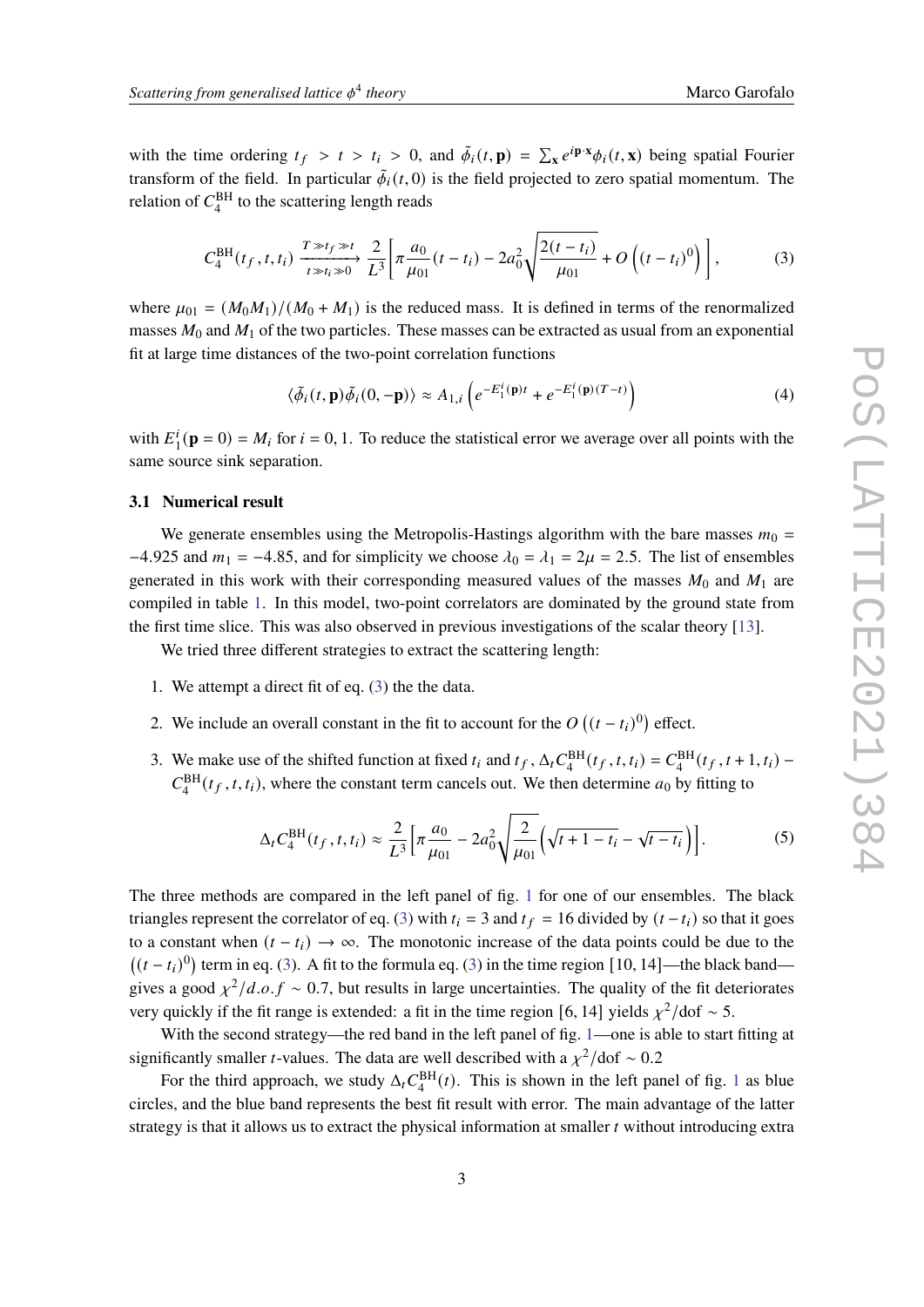<span id="page-3-0"></span>

**Figure 1:** Left panel: Four-point function of eq. [\(3\)](#page-2-0) multiplied by  $L^3/2$ , for  $L = 22$  and  $T = 96$  with  $t_i = 3$ and  $t_f = 16$  divided by  $(t - t_i)$  (black triangles). the dashed vertical lines represent the fit interval, the black band represent the result of the fit eq. [\(3\)](#page-2-0) and the red band is the same fit with an extra constant term. The blue circles and band represent the discrete derivative of the correlator eq. [\(5\)](#page-2-1) and the corresponding fit. Right panel: Plot of the discrete derivative of the correlator eq. [\(5\)](#page-2-1) for different values of  $t_i$  and  $t_f$ . We do not observe any systematic shift and all correlators are compatible. The points with smaller  $t_i$  and  $t_f$  tend to have smaller error.

parameters in the fit. Indeed, the data looks almost constant over the complete *t*-range available. Only very close to  $t_i$  the square root term might become visible.

For the third strategy, which looks most promising from a systematic point of view, we also investigate the dependence on the choice of  $t_i$  and  $t_f$ . This is shown in right panel of fig. [1](#page-3-0) for the same ensemble as in the left panel. We do not observe any significant systematic effect stemming from excited state contributions when changing  $t_i$  or  $t_f$ . However, we clearly see significantly smaller statistical uncertainties with smaller  $t_i$  and  $t_f$  values.

#### **3.2 Comparison to the Lüscher method**

In this section we compare the BH method described above with the Lüscher threshold expan-sion [\[16,](#page-8-0) [17\]](#page-8-1). The latter relates the two-particle energy shift, defined as  $\Delta E_2^{01} = E_2^{01} - M_0 - M_1$ , to the scattering length  $a_0$  via

<span id="page-3-1"></span>
$$
\Delta E_2^{01} = -\frac{2\pi a_0}{\mu_{01} L^3} \left[ 1 + c_1 \frac{a_0}{L} + c_2 \left( \frac{a_0}{L} \right)^2 \right] + O\left(L^{-6}\right) ,\tag{6}
$$

with  $c_1 = -2.837297$ ,  $c_2 = 6.375183$  and  $E_2^{01}$  being the interacting two-particle energy at zero total momentum.  $E_2^{01}$  can be extracted from  $C_2(t) = \langle \tilde{\phi}_1(t, 0) \tilde{\phi}_0(t, 0) \tilde{\phi}_1(0, 0) \tilde{\phi}_0(0, 0) \rangle$ , whose large-t behaviour is

$$
C_2(t) \xrightarrow[T-t \gg 0]{t \gg 0} A_2 e^{-E_2^{01} \frac{T}{2}} \cosh\left(E_2^{01}(t-\frac{T}{2})\right) + B_2 e^{-(M_0+M_1)\frac{T}{2}} \cosh\left((M_1-M_0)(t-\frac{T}{2})\right). \tag{7}
$$

with the last term being a thermal pollution due to finite  $T$  with periodic boundary condition. Using  $M_0$  and  $M_1$  as input determined from the corresponding two-point functions, the only additional parameter is  $B_2$ . Alternatively, it is possible to eliminate the second term defining  $\tilde{C}_2(t) = C_2(t)/\cosh((M_1 - M_0)(t - \frac{T_0}{2}))$  $(\frac{T}{2})$ , and then taking the finite derivative

<span id="page-3-3"></span><span id="page-3-2"></span>
$$
\Delta_t \tilde{C}_2(t) = \tilde{C}_2(t+1) - \tilde{C}_2(t).
$$
\n(8)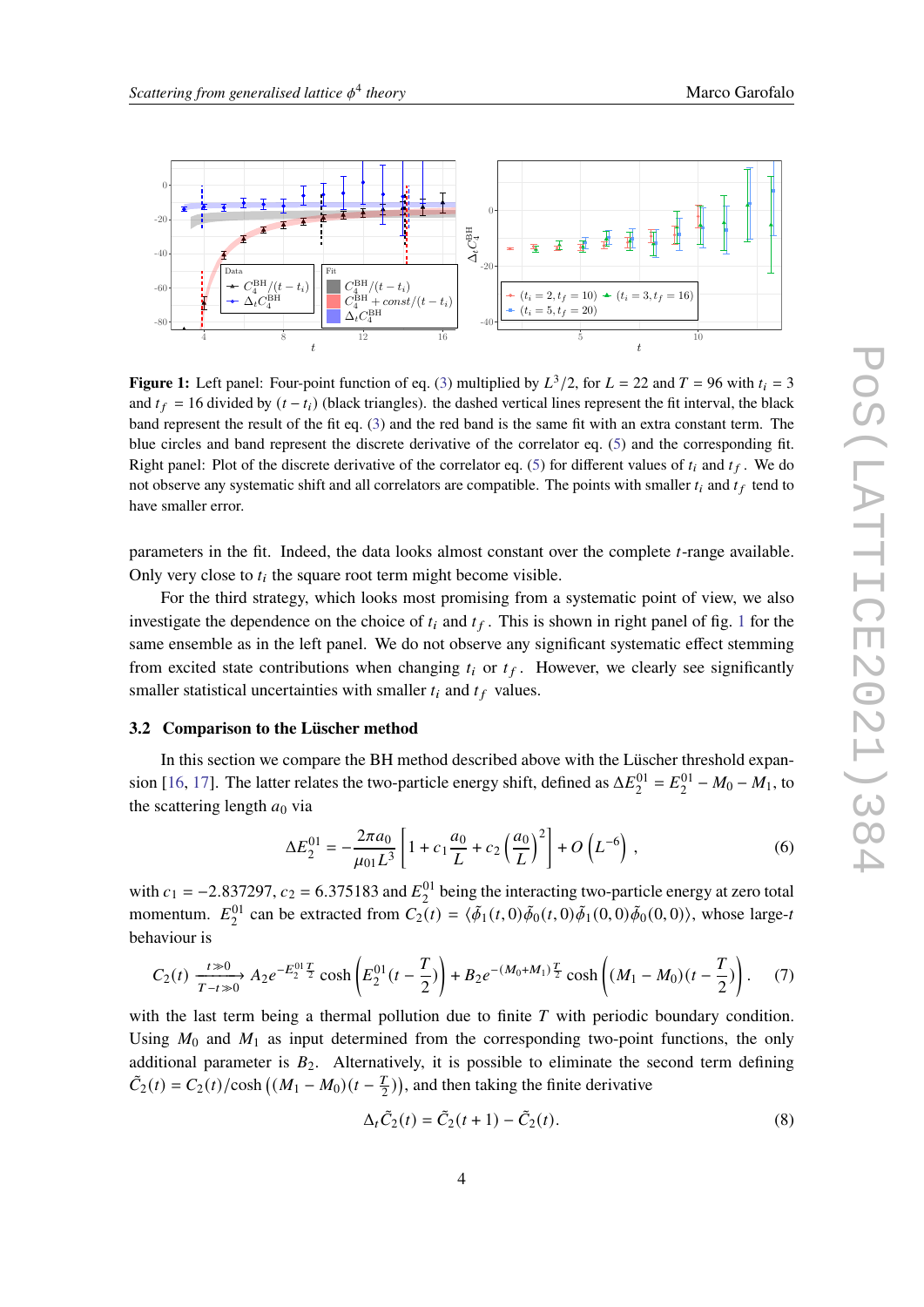<span id="page-4-0"></span>

**Figure 2:** Comparison of  $a_0$  computed with BH method eq. [\(5\)](#page-2-1) with  $t_i = 2$  and  $t_f = 10$  (blue circles), with  $t_i = 3$  and  $t_f = 16$  (red triangles) and Lüscher method eq. [\(6\)](#page-3-1) (black squares) the horizontal bands correspond to the weighted average of each method.

The two-particle energies obtained from eq. [\(7\)](#page-3-2) are compatible with those from eq. [\(8\)](#page-3-3). The results are reported in table [1,](#page-5-0) along with the values for the scattering length  $a_0$  computed from  $E_2$  $E_2$  using eq. [\(6\)](#page-3-1). A comparison between the BH and the Lüscher method is depicted in fig. 2 for all our ensembles. The values are compatible with each other. However, the BH method gives systematically larger values for  $a_0$ . For each ensemble separately Lüscher and BH methods appear compatible. However we observe a systematic trend after averaging over all ensembles, as shown in the bands of fig. [2.](#page-4-0) This might be attributed to different lattice artifacts. The statistical error is similar in both approaches. Also, the scaling in  $L$  appears to be similar. The different systematics of the two methods offer in general a useful opportunity for cross-checks.

#### **4. Scattering amplitude at not zero momentum with the Lüscher method**

In this section, we report our study of the s-wave scattering amplitude for two particles with the Lüscher method [\[15\]](#page-7-10). We compute the spectrum of our  $\phi^4$  model at  $p \neq 0$  for the lighter particle. We generate ensembles using the Metropolis-Hastings algorithm with bare masses  $m_0 = -4.9$  and  $m_1 = -4.65$ , to have  $M_1 \sim 3M_0$ , keeping  $\lambda_0 = \lambda_1 = 2\mu = 2.5$ . We extract the energies from an exponential fit to eq. [\(4\)](#page-2-2) with the discretised momentum  $\mathbf{p} = 2\pi \mathbf{n}/L$  with **n** being a integer vector in the set  $\mathbf{n} \in \{(0, 0, 0), (1, 0, 0), (1, 1, 0), (1, 1, 1)\}$ . As we can see from the left panel of fig. [3,](#page-6-0) we find that the measured one-particle energies  $E_1^0(\mathbf{p})$  significantly deviate from the continuum dispersion relation, while they are in good agreement with the lattice dispersion relation

<span id="page-4-1"></span>
$$
\cosh\left(E_1^0(\mathbf{p})\right) = \cosh(M_0) + \frac{1}{2}\left(\sum_{i=1}^3 4\sin\left(\frac{p_i}{2}\right)^2\right),\tag{9}
$$

with  $M_0$  being the mass measured in the fitted in eq. [\(4\)](#page-2-2) at zero momentum.

For each choice of the momentum we construct the two-particle operator in the A1 irrep of the cubic group  $\hat{O}_2(t, \mathbf{p}) = \tilde{\phi}_0(\mathbf{t}, \mathbf{p})\tilde{\phi}_0(\mathbf{t}, \mathbf{0})$ . Only for the first unit of momentum we construct the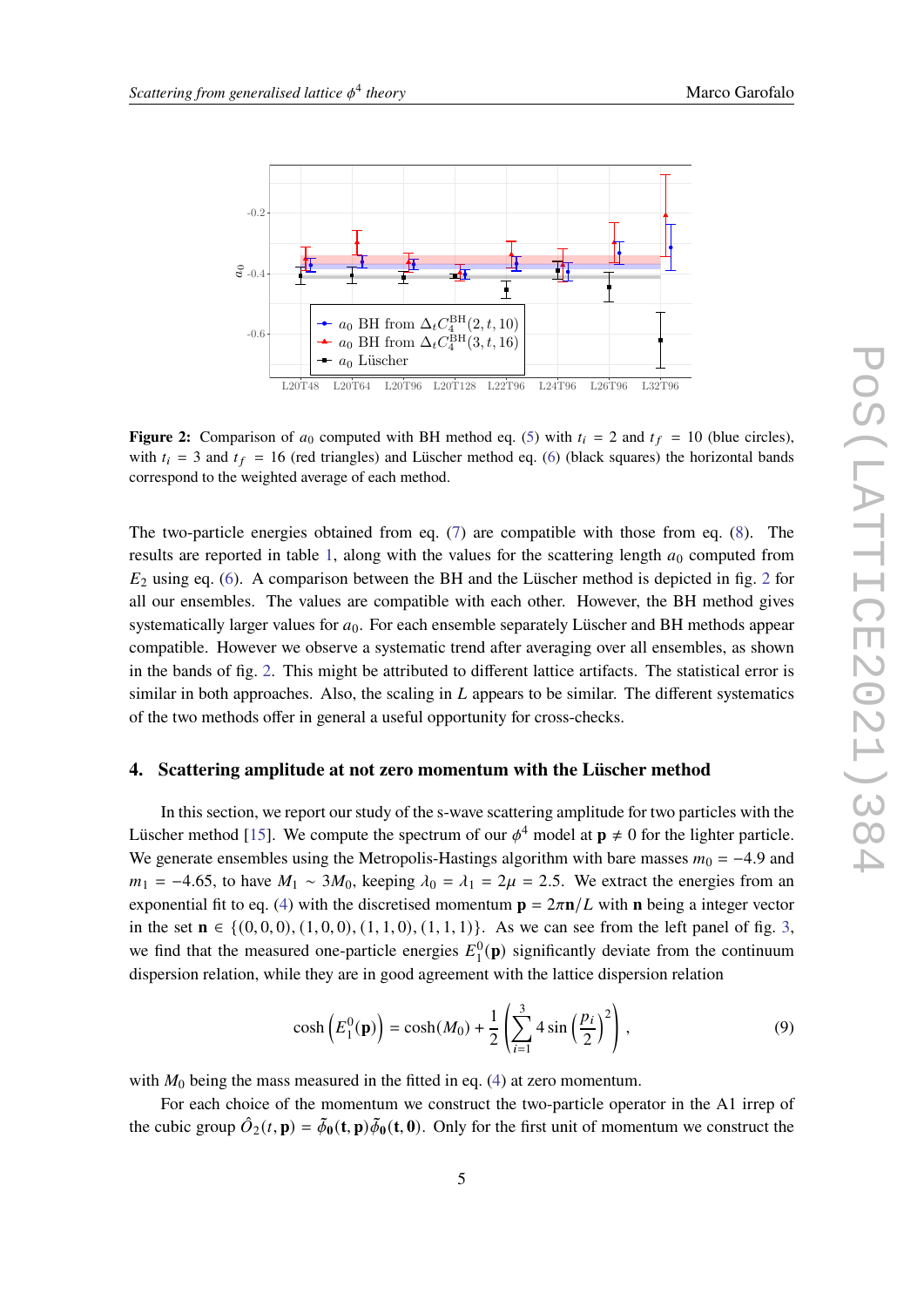<span id="page-5-0"></span>

| T  | $M_0$                      | $M_1$                                                 | $E_2^{01}$     |                | $a_0$ Lüscher  |                        | $a_0$ BH                               |                       |                                             |
|----|----------------------------|-------------------------------------------------------|----------------|----------------|----------------|------------------------|----------------------------------------|-----------------------|---------------------------------------------|
|    |                            |                                                       | C <sub>2</sub> | $\Delta_t C_2$ | C <sub>2</sub> | $\Delta_t \tilde{C}_2$ | $\Delta_t C_{4}^{\text{BH}}(3,\xi,16)$ | $C_4^{\text{BH}} + c$ | $\Delta_t C_A^{\text{BH}}(2,\mathsf{t},10)$ |
| 48 | 20   0.14675(5) 0.27487(5) |                                                       | 0.4252(3)      | 0.4253(3)      | $-0.41(3)$     | $-0.42(3)$             | $-0.35(4)$                             | $-0.35(6)$            | $-0.37(2)$                                  |
| 64 | 20   0.14659(5) 0.27480(5) |                                                       | 0.4249(3)      | 0.4250(3)      | $-0.41(3)$     | $-0.41(4)$             | $-0.30(4)$                             | $-0.29(6)$            | $-0.38(2)$                                  |
| 96 | 20   0.14662(4) 0.27487(4) |                                                       | 0.4251(2)      | 0.4251(3)      | $-0.41(2)$     | $-0.41(3)$             | $-0.36(3)$                             | $-0.36(4)$            | $-0.38(1)$                                  |
| 96 | 22   0.14604(3) 0.27470(4) |                                                       | 0.4237(2)      | 0.4237(3)      | $-0.45(3)$     | $-0.45(5)$             | $-0.34(4)$                             | $-0.31(6)$            | $-0.37(2)$                                  |
| 96 | 24   0.14574(4) 0.27458(4) |                                                       | 0.4223(2)      | 0.4221(3)      | $-0.39(3)$     | $-0.36(6)$             | $-0.36(5)$                             | $-0.41(7)$            | $-0.39(2)$                                  |
| 96 |                            | $26 0.14547(4)$ 0.27455(3)                            | 0.4218(2)      | 0.4219(3)      | $-0.44(5)$     | $-0.47(8)$             | $-0.30(7)$                             | $-0.3(1)$             | $-0.36(3)$                                  |
| 96 | 32   0.14521(4) 0.27449(4) |                                                       | 0.4210(2)      | 0.4213(3)      | $-0.62(9)$     | $-0.7(1)$              | $-0.2(1)$                              | $-0.1(2)$             | $-0.35(5)$                                  |
|    |                            | 128 20 $\mid$ 0.14668(3) 0.27484(3) $\mid$ 0.42509(7) |                | 0.4251(3)      | $-0.409(7)$    | $-0.41(3)$             | $-0.40(3)$                             | $-0.39(3)$            | $-0.40(1)$                                  |

**Table 1:** Measured values of  $a_0$ ,  $M_0$ ,  $M_1$  and  $E_2$ . The column  $\Delta_t C_4^{\text{BH}}$  corresponds to the value of  $a_0$  fitted with eq. [\(5\)](#page-2-1) fixing  $t_i = 3$  and  $t_f = 16$  or  $t_i = 2$  and  $t_f = 10$ . The column  $C_{\text{BH}} + c$  is the result of the fit with eq. [\(3\)](#page-2-0) adding a constant term. The two-particle energy  $E_2$  is computed from  $C_2$  with the fit of eq. [\(7\)](#page-3-2) and from  $\Delta \tilde{C}_2$  with eq. [\(8\)](#page-3-3). The corresponding value of  $a_0$  computed with the Lüscher method is reported in the corresponding columns. We used  $2 \cdot 10^7$  configurations for each ensemble, generated from 200 replicas each of  $10<sup>5</sup>$  thermalized configurations. We bin the configurations in blocks of  $10<sup>5</sup>$  (the entirely replica) and we resample the resulting 200 configurations with jackknife. For the light mass  $M_0$  we measured the integrated autocorrelation time  $\tau_{int} \sim 1.5$ , while  $\tau_{int} \sim 0.5$  for  $M_1$ . We skip 1000 configurations in each replica for thermalization.

operator with back to back momentum still in the  $A_1$  irrep  $\hat{O}_2(t,0) = \sum_{i=x,y,z} \tilde{\phi}_0(t,p_i) \tilde{\phi}_0(t,-p_i)$ with  $p_x = (2\pi/L, 0, 0), p_y = (0, 2\pi/L, 0)$  and  $p_z = (0, 0, 2\pi/L)$ . We measured the two-particle energy from the exponential fit of the correlator

$$
\langle \hat{O}_2(t, \mathbf{p}) \hat{O}_2(0, -\mathbf{p}) \rangle \xrightarrow[T-t \gg 0]{t \gg 0} A_2 e^{-E_2^0(\mathbf{p}) \frac{T}{2}} \cosh\left(E_2^0(\mathbf{p})(t - \frac{T}{2})\right)
$$
(10)

$$
+A_1 e^{-(E_1^0(\mathbf{p})+M_0)\frac{T}{2}} \cosh\left((E_1^0(\mathbf{p})-M_0)(t-\frac{T}{2})\right),\tag{11}
$$

where  $E_1^0(\mathbf{p})$  and  $M_0$  are the ones obtained from the fit of eq. [\(4\)](#page-2-2). From the two-particle energies  $E_2^0(\mathbf{p})$  we calculate the s-wave phase shift as [\[15\]](#page-7-10)

<span id="page-5-1"></span>
$$
\cot \delta = \frac{Z_{0,0}(1, q^2)}{\pi^{3/2} \gamma q},
$$
\n(12)

where  $Z_{0,0}$  is the Lüscher zeta function, the Lorentz boost  $\gamma = E_2^0(\mathbf{p})/E_{CM}$  is defined in terms of center of mass energy  $E_{CM} = E_2^0(\mathbf{p}) - \mathbf{p}^2$  and  $q = kL/2\pi$  with the scattering momentum  $k=\frac{E_{CM}}{4}$  $\frac{CM}{4} - M_0^2$ . We notice that, at large momentum **p**, the values of the phase shift computed with eq. [\(12\)](#page-5-1) come with large errors (red circles of fig. [3\)](#page-6-0). These large errors stem from the fact that the energies deviate significantly from the continuum dispersion relation. This problem was also observed in [\[18\]](#page-8-2), where as a solution the author propose to compute the center of mass energy  $E_{CM}$ using the lattice dispersion relation. Here we follow a similar strategy. We subtract the difference between the free two -particle energies  $E_2^{free, latt}$  $\frac{free, latt}{2} - E_2^{free,cont}$  $2^{Tree, con}$  computed with the lattice eq. [\(9\)](#page-4-1) and continuum dispersion relation from the two-particle energy. The factor  $E_2^{free, latt}$  $\frac{e^{ft} \cdot e^{ft}}{2} - E_2^f \cdot \frac{e^{ft} \cdot e^{ft}}{2}$ 2 is a lattice artifact, i.e. it goes to zero in the continuum limit. However, at finite lattice spacing, we notice a reduction of the statistical error in the phase shift computed from energies at large momentum fig. [3](#page-6-0) (blue point of the right panel of fig. [3\)](#page-6-0).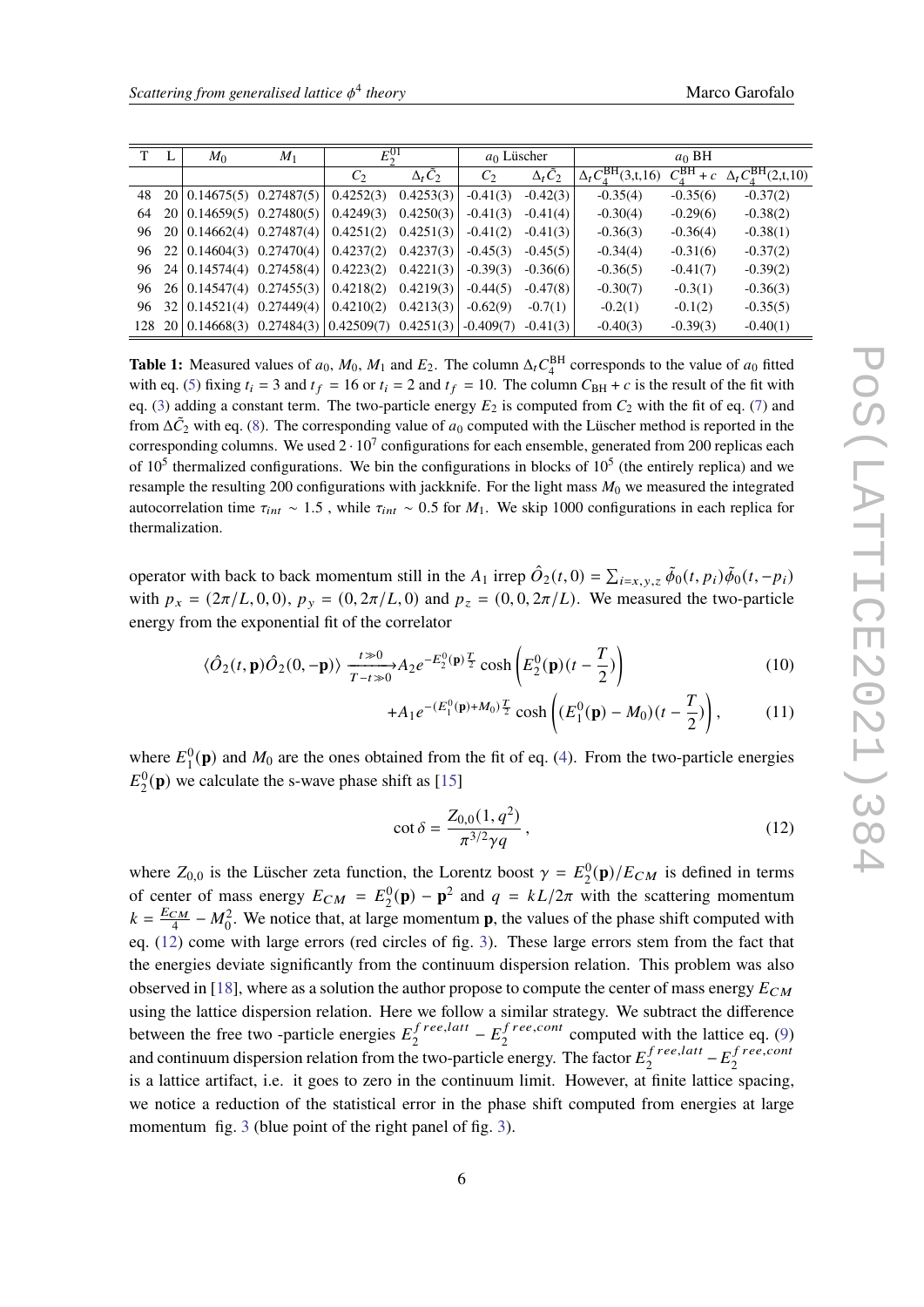<span id="page-6-0"></span>

**Figure 3:** Left panel: Values of the energies level measured for different values of  $p^2$  minus the value predicted using the lattice dispersion relation (blue circles) or the continuum dispersion relation (red triangles). Right panel: values of the phases shift  $\delta$  obtained from eq. [\(12\)](#page-5-1) using as input the two-particle energies measured on the lattice (red circles) or the energies corrected by a lattice artifact  $E_2^{free, latt}$  $\int_{2}^{free, latt} -E_{2}^{free, cont}$  $\frac{1}{2}$ <sup>ree,com</sup> (blue point). The statistic used is the same as described in the caption of table [1.](#page-5-0)

#### **5. Conclusion**

In this contribution, we studied the BH method, proposed in [\[1\]](#page-7-0). We have verified that it produces results that are compatible with those of the Lüscher method [\[16\]](#page-8-0). We also studied the s-wave scattering amplitude for two particles with the Lüscher method at non-zero momentum [\[15\]](#page-7-10). As in [\[18\]](#page-8-2), we observed that the error on the computed phase shift becomes larger with the momentum of the two-particle state. This increase of the error can be mitigated by the subtraction of a lattice artifact in the measured energy.

### **6. Acknowledgements**

We gratefully acknowledge helpful discussions with M. Bruno, M. T. Hansen and S. R. Sharpe. FRL acknowledges financial support from Generalitat Valenciana grants PROMETEO/2019/083 and CIDEGENT/2019/040, the EU project H2020-MSCA-ITN-2019//860881-HIDDeN, and the Spanish project FPA2017-85985-P. The work of FRL is supported in part by the U.S. Department of Energy, Office of Science, Office of Nuclear Physics, under grant Contract Numbers DE-SC0011090 and DE-SC0021006. This work is supported in part by the Deutsche Forschungsgemeinschaft (DFG, German Research Foundation) and the NSFC through the funds provided to the Sino-German Collaborative Research Center CRC 110 "Symmetries and the Emergence of Structure in QCD" (DFG Project-ID 196253076 - TRR 110, NSFC Grant No. 12070131001). AR acknowledges support from Volkswagenstiftung (Grant No. 93562) and the Chinese Academy of Sciences (CAS) President's International Fellowship Initiative (PIFI) (Grant No. 2021VMB0007). The C++ Performance Portability Programming Model Kokkos [\[19\]](#page-8-3) and the open source software packages R [\[20\]](#page-8-4) have been used. We thank B. Kostrzewa for useful discussions on Kokkos.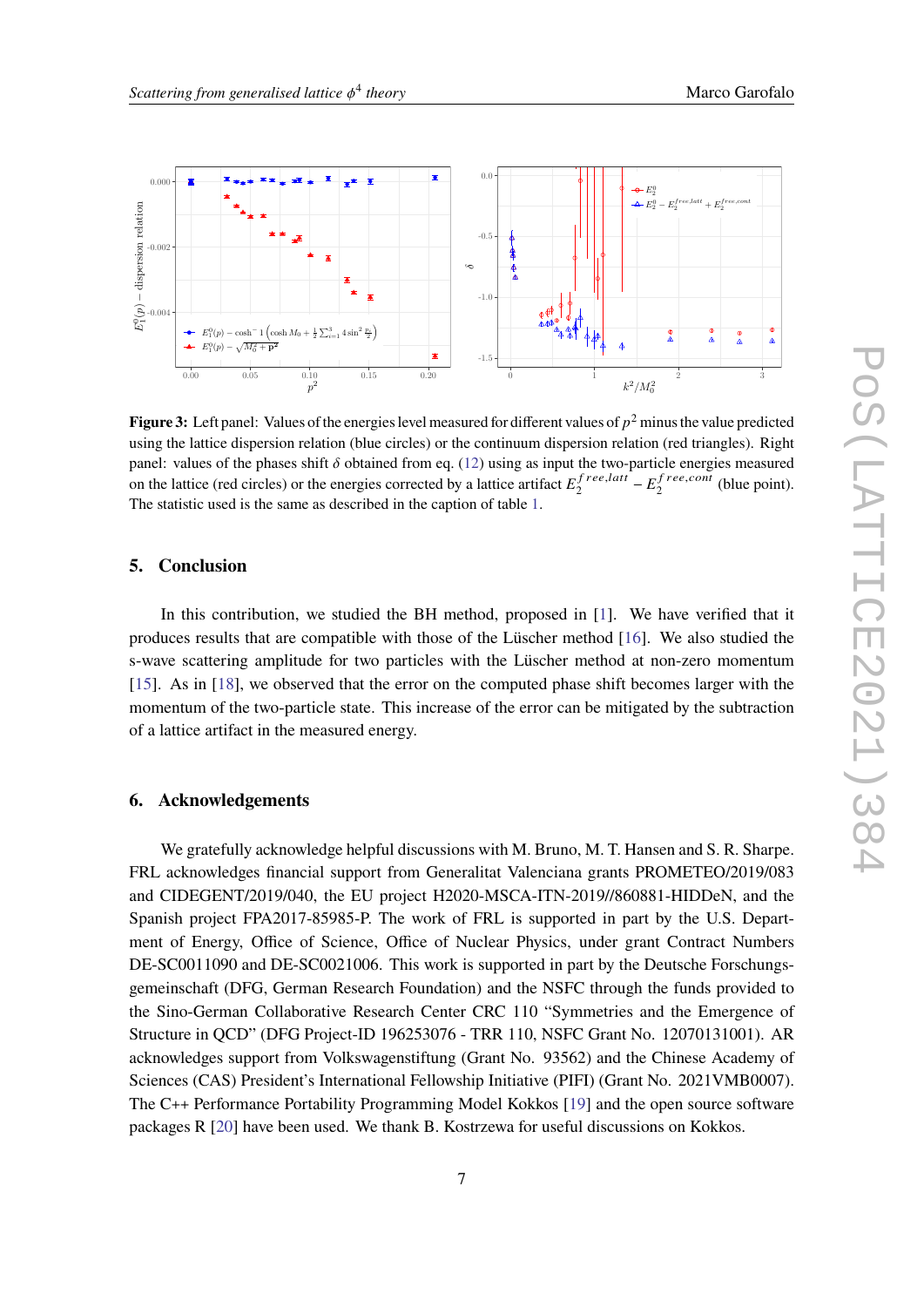## **References**

- <span id="page-7-0"></span>[1] Mattia Bruno and Maxwell T. Hansen. Variations on the Maiani-Testa approach and the inverse problem. *Journal of High Energy Physics*, 2021(6), Jun 2021.
- <span id="page-7-1"></span>[2] Martin Lüscher and Ulli Wolff. How to Calculate the Elastic Scattering Matrix in Twodimensional Quantum Field Theories by Numerical Simulation. *Nucl. Phys.*, B339:222–252, 1990.
- <span id="page-7-2"></span>[3] Raul A. Briceno, Jozef J. Dudek, and Ross D. Young. Scattering processes and resonances from lattice QCD. *Rev. Mod. Phys.*, 90(2):025001, 2018.
- <span id="page-7-3"></span>[4] Maxwell T. Hansen and Stephen R. Sharpe. Relativistic, model-independent, three-particle quantization condition. *Phys. Rev. D*, 90(11):116003, 2014.
- [5] Maxwell T. Hansen and Stephen R. Sharpe. Expressing the three-particle finite-volume spectrum in terms of the three-to-three scattering amplitude. *Phys. Rev. D*, 92(11):114509, 2015.
- [6] Hans-Werner Hammer, Jin-Yi Pang, and A. Rusetsky. Three-particle quantization condition in a finite volume: 1. The role of the three-particle force. *JHEP*, 09:109, 2017.
- [7] H. W. Hammer, J. Y. Pang, and A. Rusetsky. Three particle quantization condition in a finite volume: 2. general formalism and the analysis of data. *JHEP*, 10:115, 2017.
- <span id="page-7-4"></span>[8] M. Mai and M. Döring. Three-body Unitarity in the Finite Volume. *Eur. Phys. J. A*, 53(12):240, 2017.
- <span id="page-7-5"></span>[9] Maxwell T. Hansen and Stephen R. Sharpe. Lattice QCD and Three-particle Decays of Resonances. *Ann. Rev. Nucl. Part. Sci.*, 69:65–107, 2019.
- <span id="page-7-6"></span>[10] Maxim Mai, Michael Döring, and Akaki Rusetsky. Multi-particle systems on the lattice and chiral extrapolations: a brief review. *EPJ ST*, 06 2021.
- <span id="page-7-7"></span>[11] Stephen R. Sharpe. Testing the threshold expansion for three-particle energies at fourth order in 4 theory. *Phys. Rev. D*, 96(5):054515, 2017. [Erratum: Phys.Rev.D 98, 099901 (2018)].
- <span id="page-7-11"></span>[12] Fernando Romero-López, Akaki Rusetsky, and Carsten Urbach. Two- and three-body interactions in  $\varphi^4$  theory from lattice simulations. *Eur. Phys. J. C*, 78(10):846, 2018.
- <span id="page-7-8"></span>[13] Fernando Romero-López, Akaki Rusetsky, Nikolas Schlage, and Carsten Urbach. Relativistic -particle energy shift in finite volume. *JHEP*, 02:060, 2021.
- <span id="page-7-9"></span>[14] Marco Garofalo, Fernando Romero-López, Akaki Rusetsky, and Carsten Urbach. Testing a new method for scattering in finite volume in the  $\phi^4$  theory. 7 2021.
- <span id="page-7-10"></span>[15] Martin Lüscher. Two-particle states on a torus and their relation to the scattering matrix. *Nuclear Physics B*, 354(2):531–578, 1991.